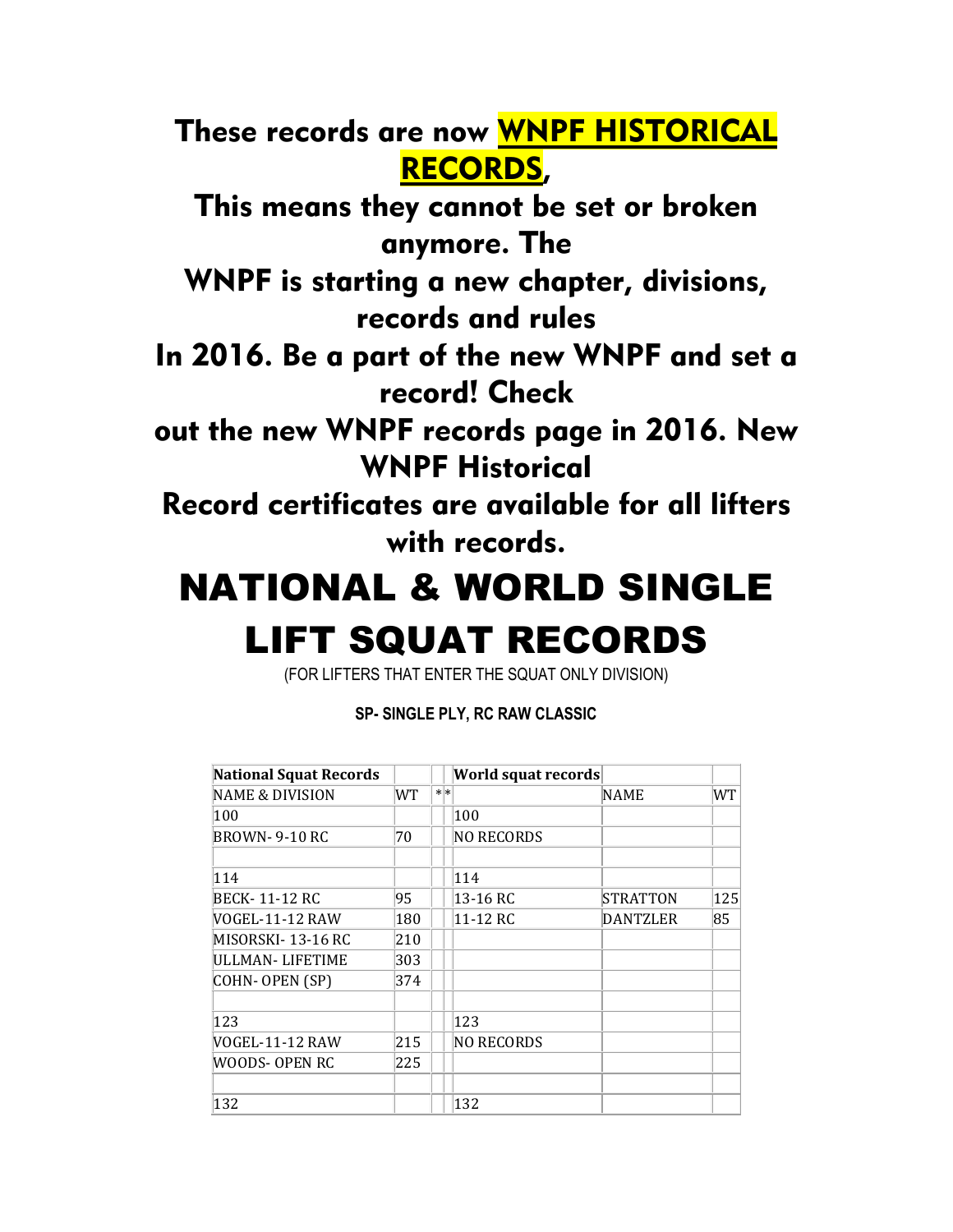| <b>FLORES-13-16 RC</b>  | 214 | 13-16 RC        | <b>FLORES</b>  | 214 |
|-------------------------|-----|-----------------|----------------|-----|
| SARIPELLA-13-16 RAW     | 230 | OPEN (SP)       | WHIGHAM        | 440 |
| MILLER-13-16 (SP)       | 270 |                 |                |     |
| WHIGHAM-OPEN (SP)       | 440 |                 |                |     |
| MELROSE- POLICE (SP)    | 215 |                 |                |     |
|                         |     |                 |                |     |
| 148                     |     | 148             |                |     |
| DETORRES-13-16 RC       | 230 | 13-16 RAW       | <b>PITTMAN</b> | 315 |
| PITTMAN-13-16 RAW       | 315 | <b>OPEN</b>     | <b>BROWN</b>   | 550 |
| SARIPELLA-13-16 RC      | 280 | <b>OPEN RC</b>  | WILSON         | 380 |
| RICHARDSON- 17-19 (SP)  | 460 | 45-49 RC        | WILSON         | 355 |
| CONTE-17-19 RAW         | 270 | 40-44 (SP)      | WESS           | 405 |
| ACOSTA- JUNIOR RC       | 445 | 50-54 RC        | WILSON         | 380 |
| WILSON- LIFETIME RC     | 360 |                 |                |     |
| WILSON- OPEN RC         | 355 |                 |                |     |
| <b>BROWN- OPEN</b>      | 555 |                 |                |     |
| <b>BROWN-SUBS</b>       | 555 |                 |                |     |
| WESS-40-44 (SP)         | 395 |                 |                |     |
| RAWN-45-49 (SP)         | 415 |                 |                |     |
| CLEMONS-45-49 RC        | 280 |                 |                |     |
| RAWN-45-49 RC           | 395 |                 |                |     |
| WILSON-50-54 RC         | 360 |                 |                |     |
| GRIFFITH- 55-59 RC      | 420 |                 |                |     |
|                         |     |                 |                |     |
| 165                     |     | 165             |                |     |
| HERBERT-11-12 RC        | 180 | 17-19 RC        | <b>DIDIANO</b> | 455 |
| <b>GEISEY-13-16 RC</b>  | 300 | JUNIOR RC       | LEROY          | 300 |
| MCCLOSKY-13-16          | 480 | <b>LIFETIME</b> | GAYTON         | 418 |
| WILCOX-17-19 RC         | 463 | LIFETIME (SP)   | <b>GAYTON</b>  | 396 |
| <b>ACOSTA-JUNIOR RC</b> | 441 | <b>OPEN</b>     | MAXWELL        | 500 |
| MCVANEY- LIFETIME       | 590 | OPEN (SP)       | <b>GAYTON</b>  | 396 |
| ANTIGNANI- OPEN RC      | 370 | <b>OPEN RC</b>  | ARTUR          | 507 |
| MORGANTE- OPEN RAW      | 410 | <b>OPEN RAW</b> | PHILLIPS       | 300 |
| YEARGIN-OPEN            | 520 | SUBS            | MAXWELL        | 500 |
| MCVANEY- SUBS           | 565 | 40-44 RC        | <b>ARTUR</b>   | 507 |
| <b>GILLUM- SUBS RC</b>  | 365 | 45-49           | <b>GRANHAM</b> | 500 |
| MANZO-40-44 (SP)        | 355 | 50-54           | <b>GAYTON</b>  | 418 |
| GAYTON- 50-54           | 418 | 50-54 (SP)      | <b>GAYTON</b>  | 396 |
| GAYTON- 50-54 RC        | 385 | 50-54 RC        | THARP          | 360 |
| GAYTON- 50-54 (SP)      | 400 | 55-59 RAW       | PHILLIPS       | 300 |
| PHILLIPS- 55-59 RAW     | 300 | 60-64 (SP)      | <b>BOWLES</b>  | 275 |
| BOWLES- 60-64 (SP)      | 275 | 70-74 RC        | <b>BENDEL</b>  | 237 |
| BENDEL-70-74 RC         | 237 |                 |                |     |
|                         |     |                 |                |     |
|                         |     |                 |                |     |
|                         |     |                 |                |     |
|                         |     |                 |                |     |
| 181                     |     | 181             |                |     |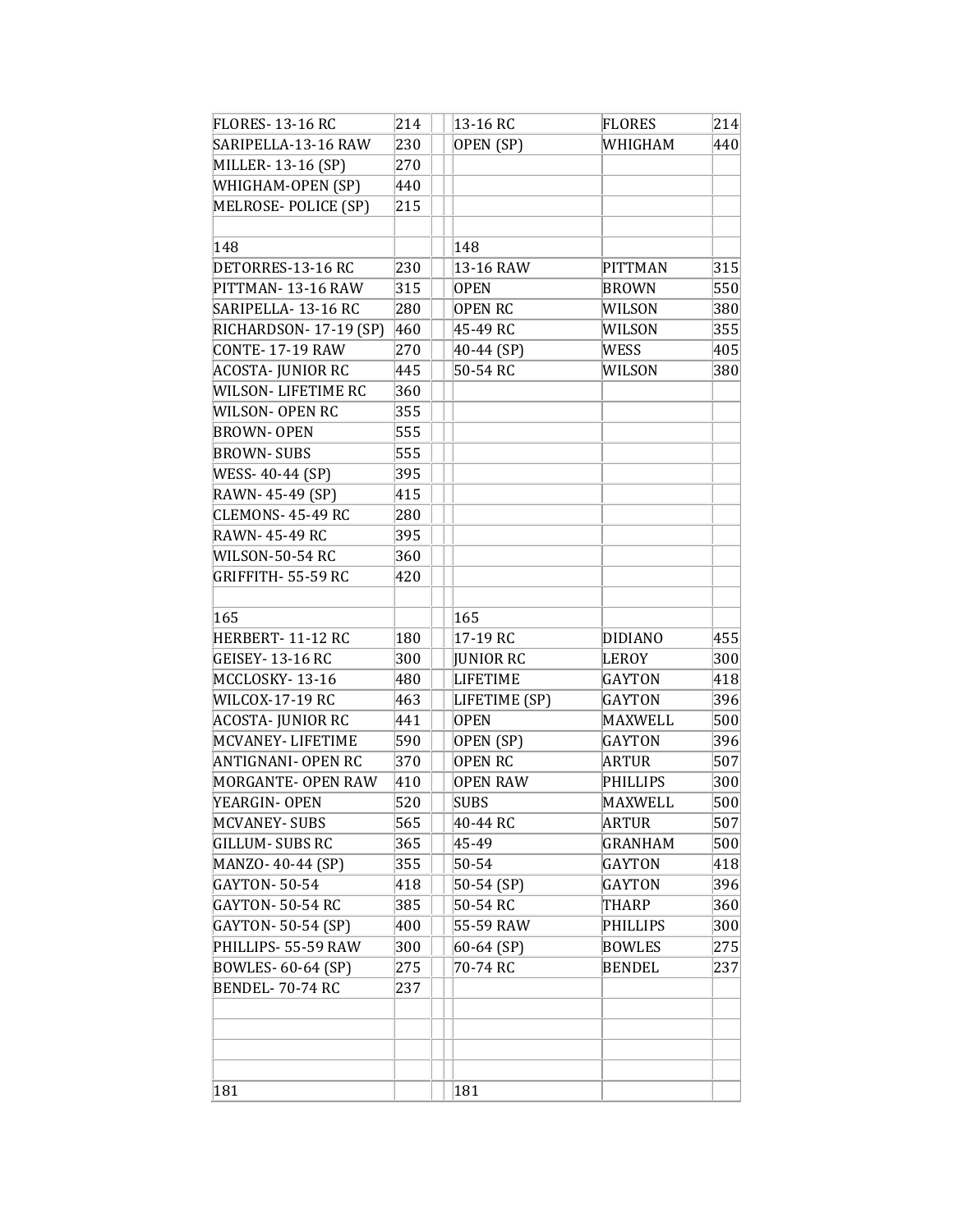| CABLE-13-16 (SP)           | 259  | $13 - 16$          | MCCLOSKEY       | 535 |
|----------------------------|------|--------------------|-----------------|-----|
| LAVIN-13-16-RC             | 345  | <b>LIFETIME RC</b> | LOMBREGLIA      | 490 |
| <b>GERRITY- JUNIOR RAW</b> | 335  | <b>OPEN RC</b>     | <b>KRAMER</b>   | 420 |
| HOLLODICK- LIFETIME RC 495 |      | SUBS               | FOSMIRE         | 500 |
| <b>BILO-LIFETIME</b>       | 500  | SUBS (SP)          | <b>PAGANO</b>   | 462 |
| <b>HOLLODICK- OPEN RC</b>  | 495  | <b>SUBS RC</b>     | MCNINCH         | 474 |
| <b>STEPHENS- OPEN RAW</b>  | 285  | 40-44 (SP)         | <b>DUNN</b>     | 400 |
| <b>FOSMIRE-SUBS</b>        | 500  | 40-44 RC           | MISORSKI        | 319 |
| PAGANO- SUBS (SP)          | 462  | 45-49 (SP)         | WHITE           | 365 |
| <b>HOLLODICK- SUBS RC</b>  | 495  | 45-49 RC           | WILCOX          | 518 |
| PETERSON-40-44             | 450  | 50-54 (SP)         | <b>CINELLI</b>  | 270 |
| MANZO-40-44 RC             | 405  | 55-59              | WEINSTEIN       | 320 |
| JACKSON-40-44 RAW          | 3555 |                    |                 |     |
| MANZO-45-49 (SP)           | 405  |                    |                 |     |
| <b>WILCOX-45-49 RC</b>     | 518  |                    |                 |     |
| WHITE-45-49 (SP)           | 365  |                    |                 |     |
| MANZO-50-54 (SP)           | 450  |                    |                 |     |
| PHILLIPS- 50-54 RC         | 330  |                    |                 |     |
| WEINSTEIN-55-59 RC         | 320  |                    |                 |     |
| CONWAY-55-59               | 420  |                    |                 |     |
| CURREY- 60-64RC            | 265  |                    |                 |     |
| <b>CRAMER-60-64</b>        | 375  |                    |                 |     |
|                            |      |                    |                 |     |
| 198                        |      | 198                |                 |     |
| COOK-13-16 RC              | 325  | 17-19              | <b>BAKER</b>    | 501 |
| MENDITTO-17-19 (SP)        | 450  | 17-19 RC           | WELSH           | 455 |
| MOSURA-17-19 RC            | 465  | <b>JUNIOR RC</b>   | <b>CIDZIK</b>   | 460 |
| <b>BAKER-17-19</b>         | 575  | LIFETIME RC        | <b>STROTHER</b> | 405 |
| CIDZIK- JUNIOR RC          | 475  | <b>OPEN</b>        | ROWE            | 660 |
| MCNINCH-LIFETIME-RC        | 520  | OPEN (SP)          | SILVEIRA        | 375 |
| <b>CHAVES- OPEN RC</b>     | 617  | <b>OPEN RC</b>     | <b>CHAVES</b>   | 617 |
| <b>CLARK-SUBS RC</b>       | 534  | <b>SUBS</b>        | <b>HENSEN</b>   | 573 |
| <b>HENSEN-SUBS</b>         | 573  | <b>SUBS RC</b>     | MCNINCH         | 512 |
| DUNN-40-44 (SP)            | 440  | 40-44 (SP)         | <b>DUNN</b>     | 418 |
| SMITH- 40-44 RC            | 525  | 40-44 RC           | <b>ROONEY</b>   | 465 |
| YEARGIN-45-49              | 606  | 45-49 RC           | PEAK            | 380 |
| PEAK- 45-49 RC             | 380  | 45-49 (SP)         | <b>YEARGIN</b>  | 606 |
| <b>RAPIER-50-54</b>        | 525  | 50-54              | <b>MANZO</b>    | 500 |
| BUCHBAUER-50-54 (SP)       | 365  | 50-54 RC           | SMITH           | 370 |
| CINELLI-50-54-RC           | 310  | 55-59 RC           | SMITH           | 358 |
| <b>REISS-55-59 RC</b>      | 350  | 55-59              | <b>MANZO</b>    | 500 |
| MANZO-55-59                | 500  | 60-69 RAW          | <b>BARRY</b>    | 415 |
| BUCHBAUER-55-59 (SP)       | 315  | 60-64 RC           | BARRY           | 430 |
| BARRY-60-69 RAW            | 415  |                    |                 |     |
| <b>BARRY-60-64 RC</b>      | 430  |                    |                 |     |
| STATHOPOULOS-POLICE        | 385  |                    |                 |     |
|                            |      |                    |                 |     |
|                            |      |                    |                 |     |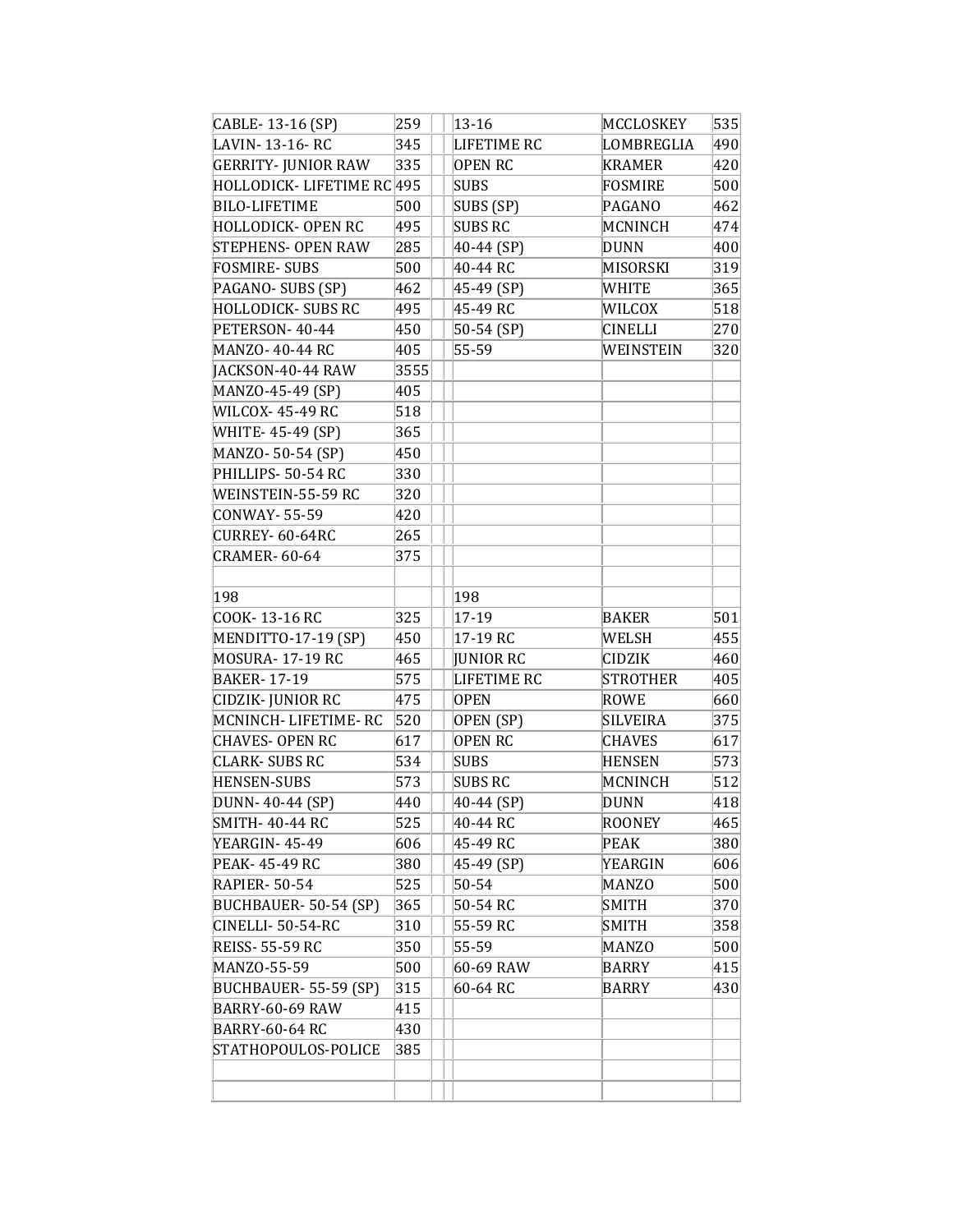| 220                           |     | 220                |                  |     |
|-------------------------------|-----|--------------------|------------------|-----|
| STANLEY-13-16 RC              | 415 | 17-19 RAW          | STRIBLING        | 430 |
| SARTAIN-13-16                 | 551 | JUNIOR RC          | MESABLISHVILI650 |     |
| LOBUE-17-19 RC                | 505 | <b>LIFETIME</b>    | KENNEY           | 573 |
| STRIBLING-17-19 RAW           | 430 | LIFETIME RC        | ALUDAURI         | 550 |
| UHAA- JUNIOR RC               | 505 | <b>OPEN RAW</b>    | <b>CORREA</b>    | 465 |
| <b>IRONFIELD- LIFETIME RC</b> | 575 | <b>SUBS RAW</b>    | CORREA           | 465 |
| <b>KENNEY- LIFETIME</b>       | 573 | <b>SUBS RC</b>     | <b>SMITH</b>     | 505 |
| HOSKINS- OPEN                 | 670 | 40-44              | MENENDEZ         | 562 |
| WARRINER- OPEN RC             | 485 | 40-44 RC           | <b>MALTEZOS</b>  | 550 |
| FARINAS- OPEN RAW             | 430 | 45-49 RC           | <b>PEAK</b>      | 405 |
| <b>HENSEN-SUBS</b>            | 578 | 50-54              | <b>SCHAFFER</b>  | 460 |
| DEAN- SUBS RC                 | 585 | POLICE             | <b>NEAL</b>      | 606 |
| MALTEZOS-40-44 RC             | 550 |                    |                  |     |
| <b>HOSKINS-40-44</b>          | 670 |                    |                  |     |
| DITMER-40-44 (SP)             | 374 |                    |                  |     |
| EDGERTON-45-49 RC             | 440 |                    |                  |     |
| MENENDEZ-45-49                | 560 |                    |                  |     |
| SCHAFFER-50-54                | 460 |                    |                  |     |
| PEAK- 50-54 RC                | 390 |                    |                  |     |
| HERNANDEZ- 50-54 RAW          | 390 |                    |                  |     |
| NEAL-POLICE                   | 610 |                    |                  |     |
|                               |     |                    |                  |     |
| 242                           |     | 242                |                  |     |
| CAUGHEY-13-16 RC              | 350 | 17-19 RC           | EMBRY            | 430 |
| <b>HOOVER-17-19 RC</b>        | 500 | JUNIOR RC          | OCAMPOX          | 265 |
| JONES- JUNIOR RC              | 525 | <b>LIFETIME</b>    | MALTEZOS         | 685 |
| BOWMAN-JUNIOR JUNIOR 474      |     | <b>LIFETIME RC</b> | <b>MALTEZOS</b>  | 617 |
| MALTEZOS- LIFETIME RC         | 620 | <b>OPEN</b>        | <b>MALTEZOS</b>  | 685 |
| MALTEZOS-LIFETIME             | 685 | OPEN RC            | <b>MALTEZOS</b>  | 606 |
| CAFFREY- LIFETIME RAW 420     |     | SUBS               | AZIZ             | 630 |
| <b>KRISTOFF- OPEN RC</b>      | 644 | SUBS RC            | MALTEZOS         | 600 |
| MALTEZOS- OPEN                | 685 | 40-44 RC           | KILLICH          | 555 |
| TOWNSEND-OPEN (SP)            | 520 | 45-49              | LOVEJOY          | 575 |
| MALTEZOS- SUBS RC             | 610 | 45-49 RC           | TONDO            | 551 |
| JONES-SUBS RAW                | 550 | 50-54 RC           | EDGERTON         | 475 |
| AZIZ- SUBS                    | 630 | 50-54 (SP)         | WALKER           | 510 |
| AZIZ- 40-44                   | 620 | POLICE             | WARREN           | 622 |
| <b>WEST-40-44 RC</b>          | 556 | POLICE RC          | MINDIASHVILI     | 565 |
| EDGERTON-45-49 RC             | 507 |                    |                  |     |
| LOVEJOY-45-49                 | 575 |                    |                  |     |
| <b>WALKER-50-54 (SP)</b>      | 510 |                    |                  |     |
| EDGERTON- 50-54 RC            | 475 |                    |                  |     |
| <b>SHERK-60-64 RC</b>         | 225 |                    |                  |     |
| <b>BEGUE-POLICE-RC</b>        | 375 |                    |                  |     |
| <b>WARREN-POLICE</b>          | 623 |                    |                  |     |